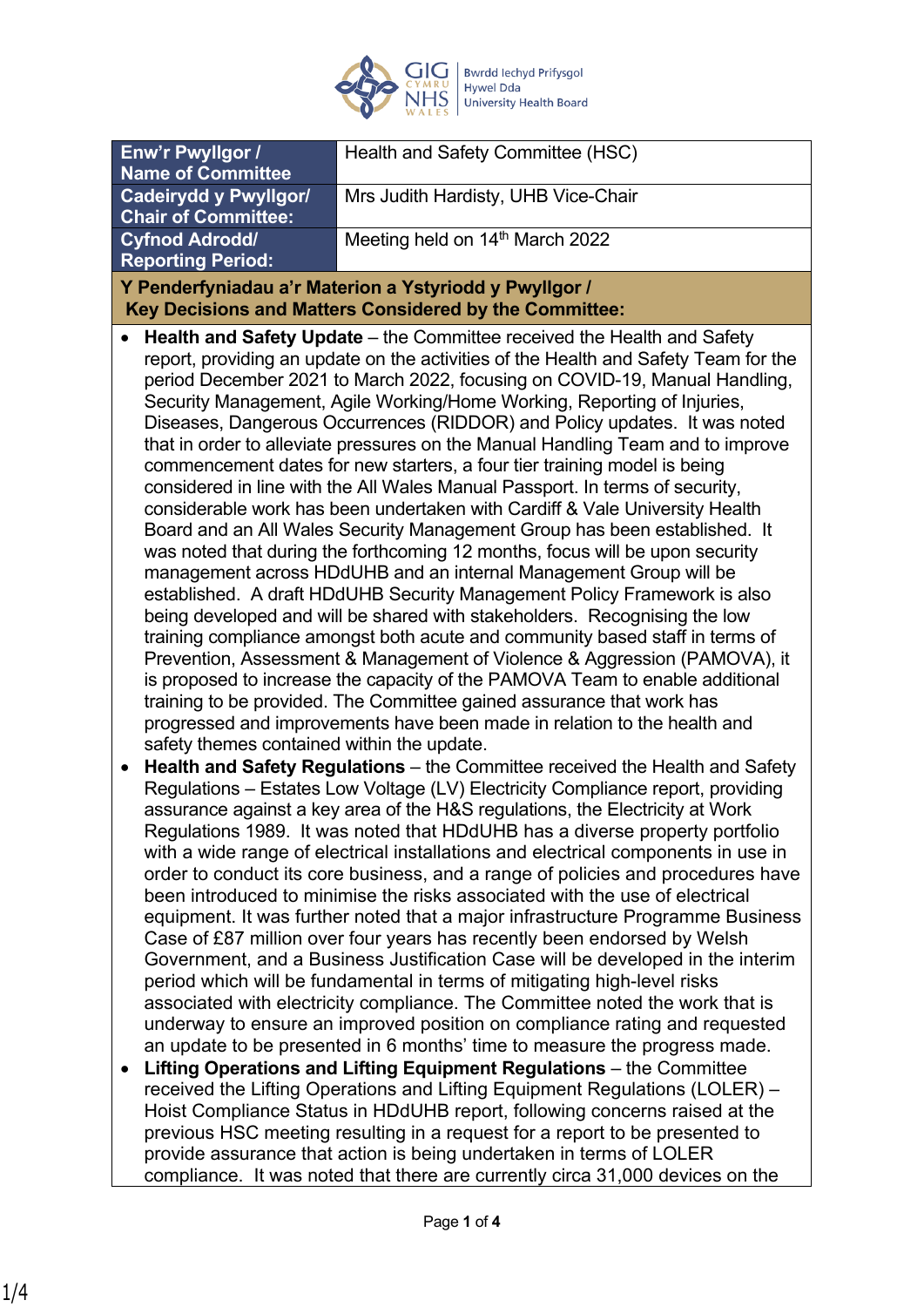Health Board's inventory which have their maintenance managed by Clinical Engineering using a risk based approach, and high risk equipment, e.g. ventilators, monitors, etc. has always achieved 100% compliance. Whilst 100% compliance is the aim for all equipment, this is not always feasible due to capacity and demand. It was noted that HDdUHB currently has a two year contract (commenced in January 2021) with Drive Devilbiss for the LOLER testing and maintenance of hoists. The compliance level of 69% identified within the report falls considerably short of expectation, however it is pleasing to note that as at the end of February 2022, compliance had increased to 89%. Monthly contract and performance monitoring meetings are undertaken between representatives from Drive Devilbiss and Clinical Engineering and during the February 2022 meeting, an action plan was agreed with the aim of achieving considerable improvement in the hoist compliance rate by the end of March 2022. A number of concerns were raised with regard to a lack of information in the report in terms of Local Authority oversight of equipment for which they are responsible, in particular hoists within patients' homes. It was understood that a detailed report on this would be presented at the next Medical Devices Group meeting and an update presented to the HSC in July 2022. The Committee gained assurance from the processes in place in terms of compliance with LOLER.

- **Health and Safety Dashboard/Performance Report** in terms of the Health and Safety Dashboard, the Committee noted that the H&S Team has been engaged in discussions and further work is required by the Informatics Team in terms of the dashboard's development, to ensure that meaningful and assuring data can be provided based on incidents, etc. Whilst there is currently no timescale in place, discussions are ongoing both internally and with Swansea Bay University Health Board who have been successful in creating links between dashboards. The importance of having such a system in place was acknowledged, with it anticipated that this could be as soon as April 2022, and further discussions would be undertaken as a matter of urgency to establish a firm timeframe.
- **Fire Safety Update Report** the Committee received the Fire Safety Report, providing an update regarding progress in managing Fire Enforcement Notices (FEN)/Letters of Fire Safety Matters (LoFSM), Fire Safety Management, and Fire Safety Governance. In terms of the fire enforcement notices/letters of fire safety matters (Phase 2), the Committee was pleased to note that works remain on programme to be completed by April 2025. The Committee was also pleased to note that the current number of overdue fire risk assessments remains at zero. Gratitude was expressed to the Director of Estates and the team involved for the substantial progress made in terms of fire safety matters.
- **Deep Dive: Electrical Safety** the Committee received a presentation relating to a deep dive of electrical equipment safety awareness, noting the substantial work undertaken in regard to raising awareness of the electrical safety of equipment across HDdUHB. It was noted that extremely positive feedback has been received from the visits undertaken to date, with repeat visits requested in future.
- **Corporate Risks Assigned to HSC** the Committee received the Corporate Risks Assigned to Health and Safety Committee report, noting the three corporate risks aligned to the HSC out of the 18 that are currently on the Corporate Risk Register (CRR), as the potential impacts of these risks relate to the health and safety of patients, staff and visitors: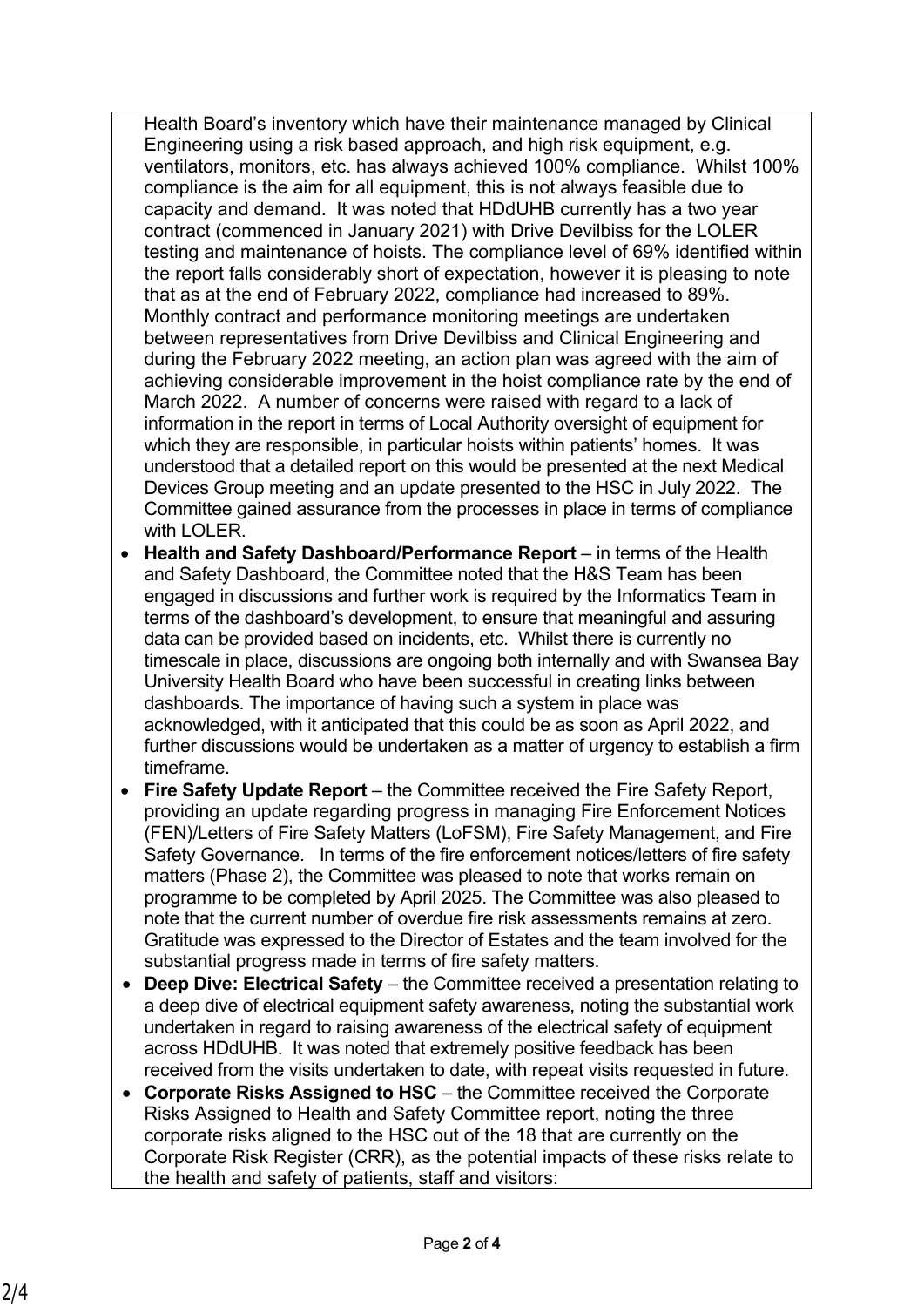- 1. Risk 1328 Security Management risk score 12.
- 2. Risk 813 Failure to fully comply with the requirements of the Regulatory Reform Order (Fire Safety) 2005 (RRO) – risk score 15.
- 3. Risk 1016 Increased COVID-19 infections from poor adherence to social distancing – risk score 10.

It was noted that Risk 1328 had been escalated to the CRR since the previous report presented to the HSC in November 2021, however there had been no change to the risk scores associated with Risks 813 and 1016. The Committee gained assurance that all identified controls are in place and working effectively, and that all planned actions would be implemented within the stated timescales and would reduce the risks further and/or mitigate the impact, if the risks materialise.

- **Operational Risks Assigned to HSC** the Committee received the Operational Risks Assigned to Health and Safety Committee report, noting the five risks presented in the Risk Register:
	- 1. Risk 708 Inappropriate storage solutions associated with patient files/documents affecting Ceredigion Community sites.
	- 2. Risk 1167 Volume of remedial works at community sites.
	- 3. Risk 951 Improperly functioning fire alarm detection and operation (Withybush General Hospital).
	- 4. Risk 503 Risks relating to the evacuation of bariatric (plus sized) patients in the event of an emergency.

5. Risk 425 – Failure to undertake electrical testing or fixed electrical boards. The Committee recognised a number of inconsistencies in terms of risk scoring and noted that this matter would be progressed with the Assurance & Risk Team. The Committee gained assurance that all relevant controls and mitigating actions are in place to address the risks identified.

 **Planning Objectives (PO) Update** – the Committee received the PO report, providing an update on the progress made in the development of the two POs under the Executive leadership of the Director of Public Health that are aligned to the HSC:

*4H – Review and refresh the Health Board's emergency planning and civil contingencies/public protection strategies and present to Board by December 2021. This should include learning from the COVID-19 pandemic. The specific requirement set out in 4.H.i will be addressed as part of this – Deferred to 2022/23.*

*4I – Achieve Gold level for the Defence Employers Recognition scheme by March 2022 - Completed.*

The Committee noted that PO 4H is on track for submission to Public Board for approval in Summer or Autumn 2022 and that PO 4I is to be revised for 2022/23. Assurance was gained on the current position concerning the progress of the POs aligned to HSC.

- Policies for Approval the Committee approved the following:
	- Policy 431- Latex Policy (Version 2).
	- Approval of a 6-month extension to the Extension of Policy 144 Operational Maintenance Policy.

**Materion y mae angen Ystyriaeth neu Gymeradwyaeth Lefel y Bwrdd are u cyfer / Matters Requiring Board Level Consideration or Approval:**

None.